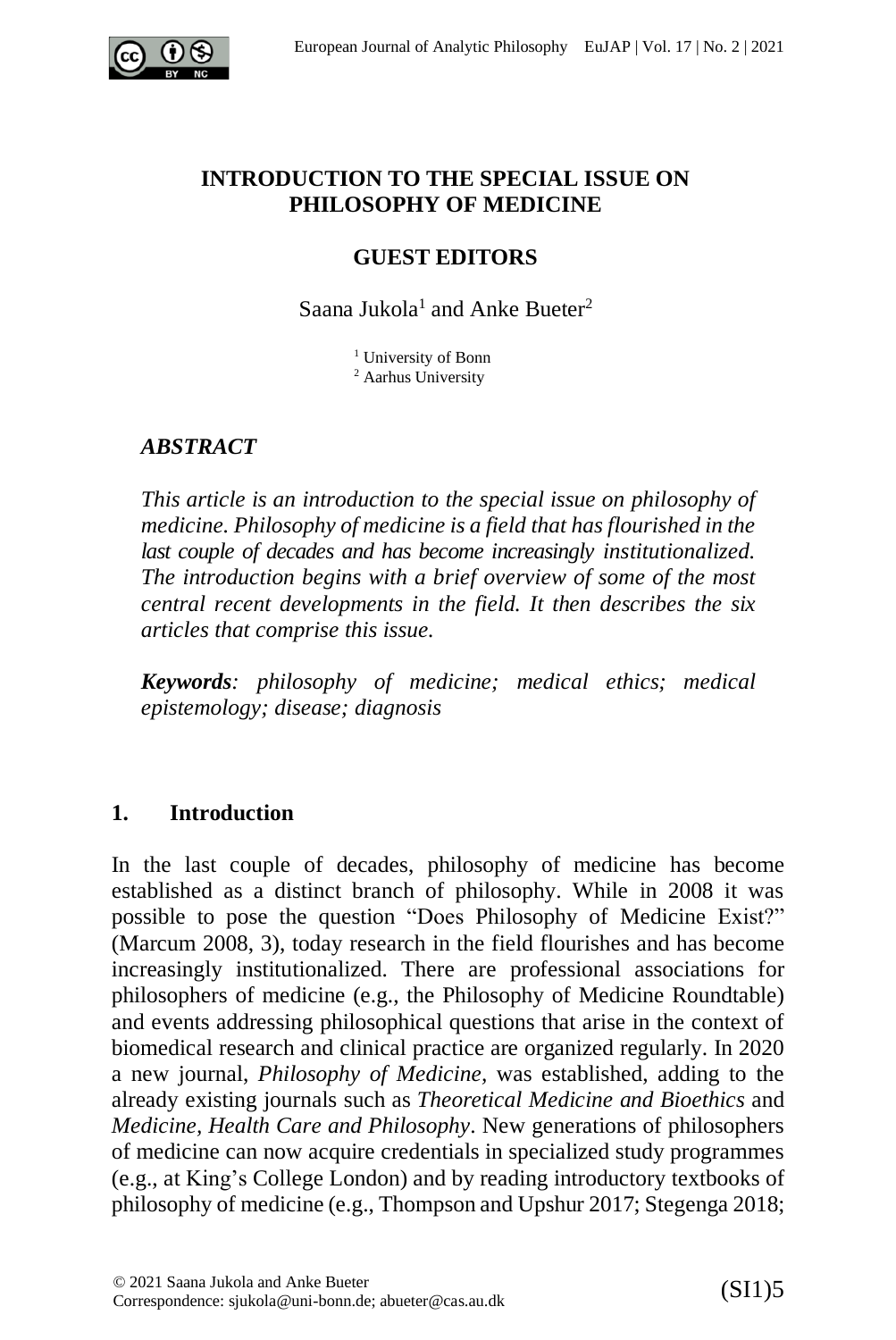Broadbent 2019). Philosophical topics are also included in the curricula in many medical schools (e.g., Tonelli and Bluhm 2020).

Research in philosophy of medicine uses tools and theoretical approaches from different areas of philosophy. Traditionally, philosophical contributions addressing medicine focused on issues either ethical or conceptual in nature (Stegenga et al. 2016). Medical ethics has millennia of history behind it and since the second half of the last century the field has become institutionalized (Jonsen 2000). Issues such as informed consent (e.g., O'Neill 2003; Beauchamp and Childress 2006), euthanasia (e.g., Rachels 2019) and questions related to justice regarding the access to healthcare (e.g., Daniels 2001; Powers and Faden 2006) have been discussed in journals and conferences dedicated to the field. Conceptual explorations related to medical practice have, in turn, typically focused on the definitions of 'disease' and 'health' (e.g., Boorse 1977; Cooper 2002).

During the last years, contributions to medical epistemology have grown in number. Questions concerning, for instance, evidential standards used for evaluating causal claims or problems related to clinical decisionmaking have become more central. In particular, the development and preeminence of evidence-based medicine has sparked a lively debate about which methods should be used for making claims about the effectiveness of different interventions. Scholars have been especially interested in presenting arguments for and against the use of randomized controlled trials in comparison to other ways of collecting evidence (e.g., Howick 2011; Parkkinen et al. 2018). With respect to clinical practice, a prominent question has been how evidence, expertise and patient values should be integrated into decision-making (e.g., Tonelli 2006; Loughlin et al. 2017). The use of artificial intelligence in the clinical context is another emerging focus of research (e.g., Genin and Grote 2021). Moreover, the experiences of patients and the epistemic status of their testimonials have been analysed by drawing on Miranda Fricker's (2007) work on epistemic injustice. For instance, Carel and Kidd (2014) have argued that ill persons in general face testimonial and hermeneutical injustices, a problem even more prominent for patients with mental illnesses (e.g., Bueter 2019, 2021; Crichton et al. 2017; Scrutton 2017). A related addition to the conceptual debate on health and disease is the phenomenology of illness that focuses on the lived experience of patients (e.g., Carel 2011, 2016; Ratcliffe 2014). This focus on patient perspectives can, in turn, impact our thinking about the study, classification, and treatment of diseases.

Social epistemology has turned out to be a particularly fruitful tool for analysing how institutional and social factors influence research and practice in different areas of healthcare. For example, the impact of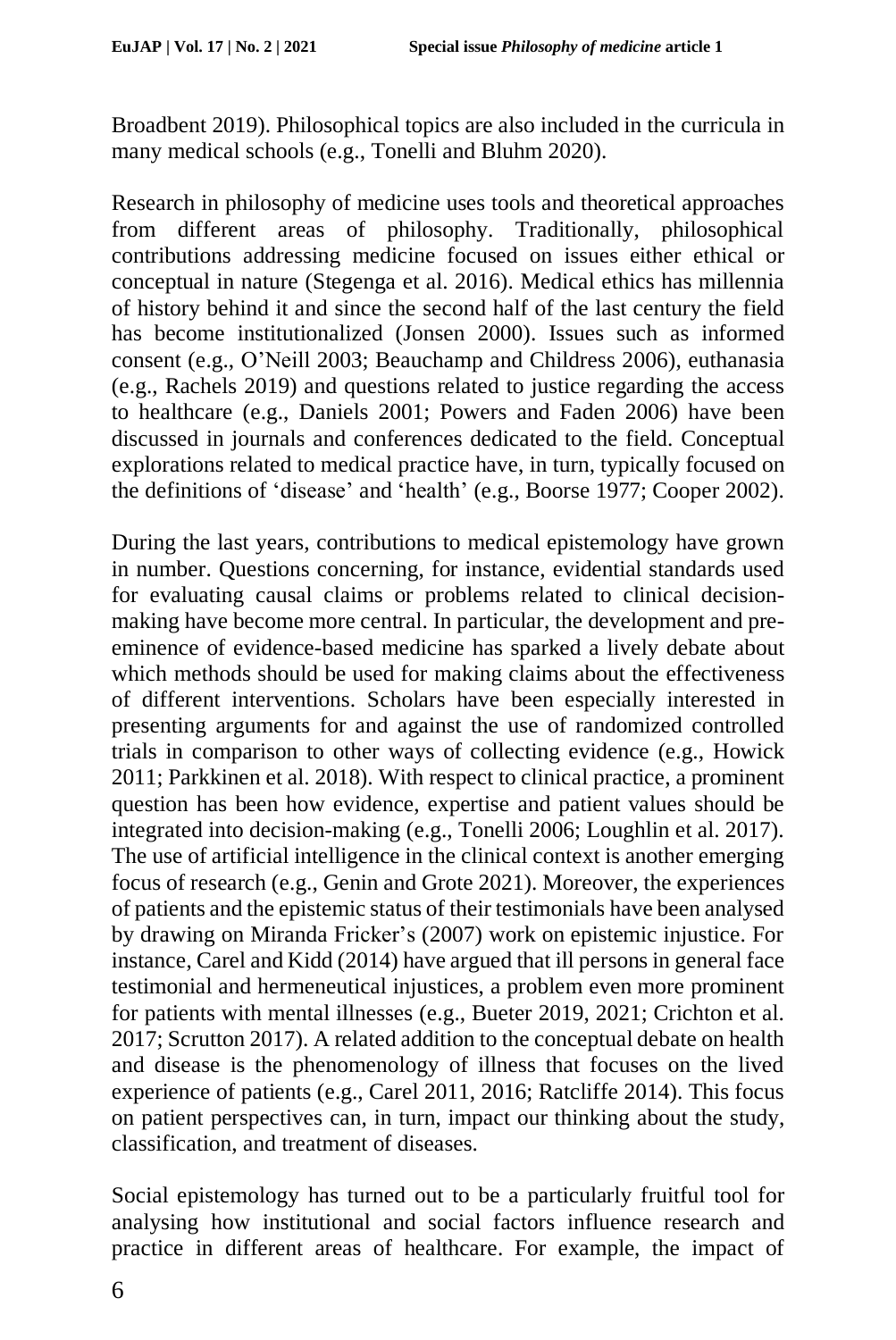commercial interests in pharmaceutical research has attracted ample attention (e.g. Biddle 2007; Holman 2019; Bueter and Jukola 2020). In addition, the problem of neglected diseases has inspired scholars to apply theories from political philosophy to the evaluation of the distribution of research efforts in biomedical sciences (e.g. Reiss and Kitcher 2009). Besides such economic and institutional matters, scholars have noted that the social context can also affect medical research by introducing valueladen background assumptions and concepts. For example, this relates to categories of race and gender and the question whether and how these should be treated as significant variables in health science research (e.g., Bueter 2017; Valles 2021).

Metaphysical questions studied by philosophers of medicine include, for example, the nature of the relationship between pregnant organisms and fetuses (Kingma 2019) and the question of diseases as natural kinds (Beebee and Sabbarton-Leary 2010). Ontological commitments in mainstream biomedicine have been discussed by Marcum (2008), among others.

Another notable development in philosophy of medicine is the growing interest in epidemiology. Epidemiological research has attracted philosophers' attention since Alex Broadbent's seminal book (Broadbent 2013). During the COVID-19 pandemic many philosophers have increasingly focused on, for example, the epistemic nature of theories, causal inference and data practices in epidemiology––often publishing together with scholars from other fields (e.g., Broadbent et al. 2020; Fuller 2021; Harvard et al. 2021). The interconnectedness of ethical and epistemic aspects of research (for instance to health disparities) is another area where philosophers of medicine have contributed to the study of epidemiology (e.g., Katikireddi and Valles 2015; Amoretti and Lalumera 2020).

As noted by Thaddeus Metz and Chadwin Harris (2018, 282), philosophers of medicine have typically drawn on Western medical sources while overlooking healthcare practices in other parts of the globe. However, some scholars have addressed other medical practices. In their article, Metz and Harris discuss some fruitful philosophical questions that arise from African sources. Lee (2017), in turn, addresses philosophical foundations of Chinese medicine.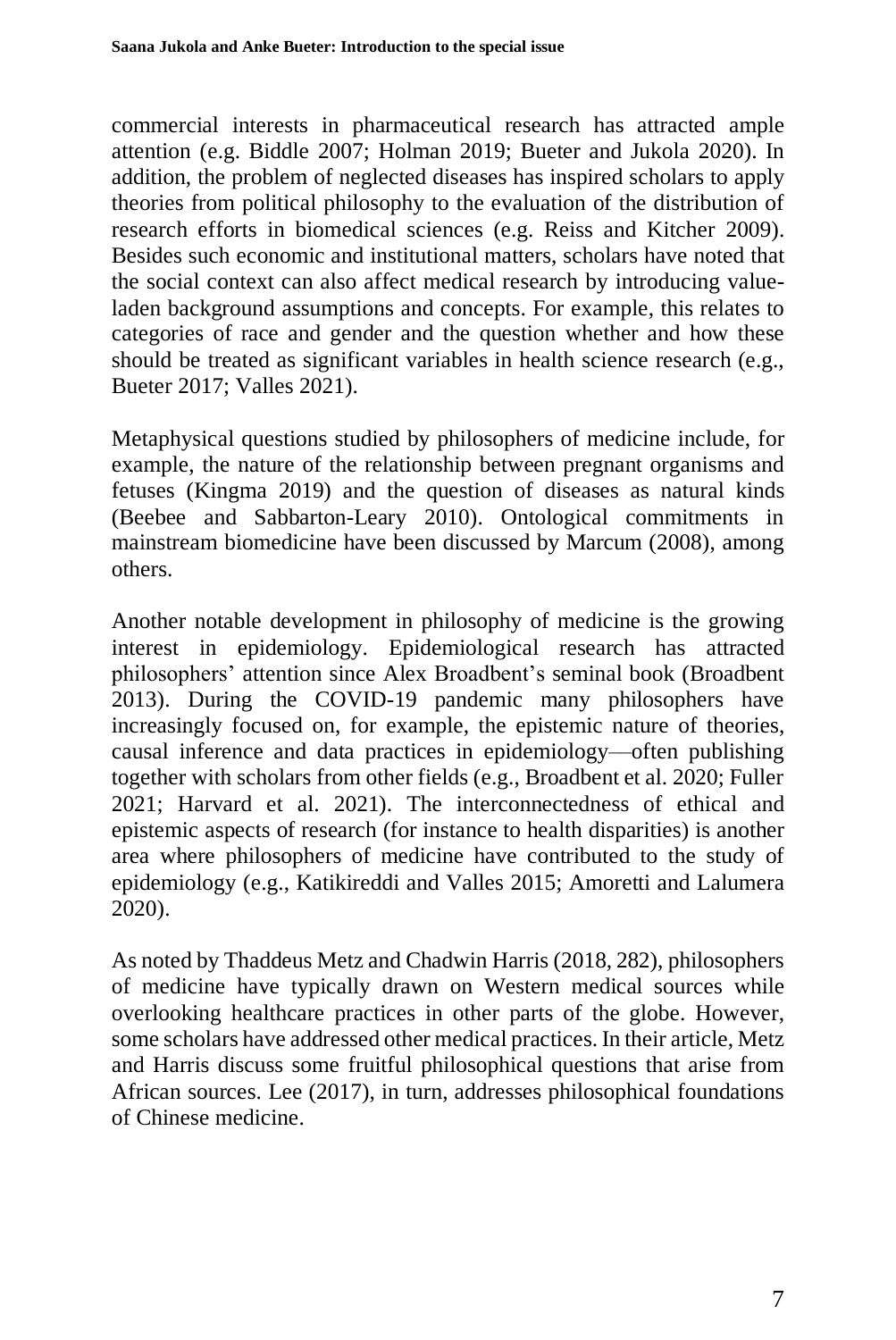### **2. Papers in the Special Issue**

An important motivation for this special issue was the observation that many of the particularly critical philosophical questions that arise in the context of healthcare cannot be answered by drawing on one philosophical tradition alone. Traditionally there has been a gap between, for example, bioethics and medical epistemology, and contributions to these fields have been published and discussed in different fora. However, as the COVID-19 pandemic made clear, and as all of the articles in this special issue show, ethical, socio-political, epistemic and ontological issues in philosophy of medicine are often deeply interconnected. For instance, the question of what mitigation measures should be undertaken to control the pandemic cannot be answered without considering both the effectiveness of the measures in slowing the spread of the virus and their political implications. Similarly, the classification of diseases gives rise to problems that are at the same time epistemic, ethical, and political.

**Ashley Graham Kennedy** and **Bryan Cwik** delve into issues related to diagnostic testing in the COVID-19 pandemic. Diagnosis, as they emphasize, is an essential cornerstone of clinical medicine. As such, it deserves more attention from philosophers of medicine, as it gives rise to a host of ethical and epistemic questions. Kennedy and Cwik develop a concept of diagnostic justice as requiring an equitable distribution of the burdens and benefits of testing. Looking at COVID-19 through this lens of diagnostic justice, they differentiate three areas in which testing is undertaken: in the clinical care for individuals, as an entry criterion for trials in clinical research, and in surveillance on the population level. These areas come with different goals for testing, which need to be clearly communicated and give rise to ethical questions about the moral obligations towards test subjects in these specific contexts.

Philosophical questions raised by the COVID-19 pandemic are also addressed by the second paper in this special issue. In her article, **Daria Jadreškić** looks at adaptive clinical trials. In contrast to fixed randomized controlled trials, these allow for changes of design features during a trial, based on interim results. While this comes with an increased risk of certain biases, adaptive design trials also have advantages such as a faster proliferation of results. Unsurprisingly, they have therefore played a big role in pandemic research––from Ebola to COVID-19. Jadreškić argues that adaptive design trials do not in principle lack validity. Rather, validity has to be assessed on a case by case basis (as with fixed randomized controlled trials) and with a focus on operational conditions and implementation. In addition, she shows that adaptive trial design is not a novelty introduced by COVID-19 research, but can be placed within the larger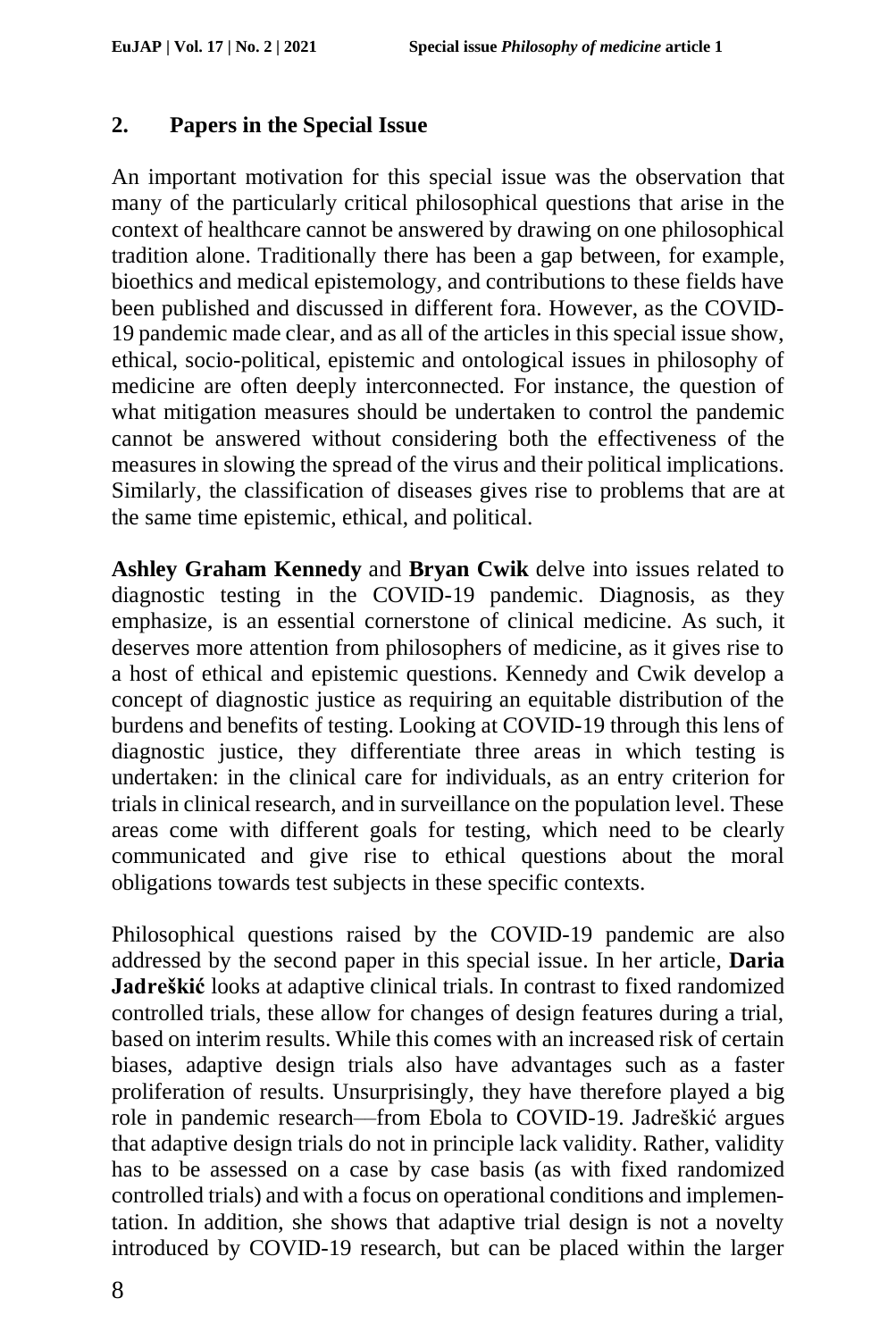context of the productivity crisis in pharmaceutical research and new developments in translational medicine.

**Anne-Marie Gagné-Julien's** paper contributes to the burgeoning literature on pathocentric epistemic injustices. She argues that the framework of epistemic injustice can be fruitfully applied to the question of how to identify wrongful medicalization. Rather than focusing on a substantive account of medicalization, which aims to tie the legitimacy of medicalization to, e.g., the presence of harmful dysfunction, she takes her departure from Kaczmarek's pragmatic account of medicalization. She proposes to expand this account with a focus on epistemic injustices created or diminished by specific procedures instrumental in medicalization. She then applies this to the case of "Premenstrual Dysphoric Disorder", a diagnosis added to the Diagnostic and Statistical Manual of Mental Disorders (DSM) in 2013. Here, the focus on epistemic injustice shows why this is a problematic case of medicalization, as the process of the diagnosis' establishment lacked in inclusivity.

Medicalization is also at the heart of **Jacob Stegenga's** contribution, which deals with yet another gender-specific disease category, namely low female sexual desire. The respective DSM diagnosis of "Female Sexual Interest/Arousal Disorder" has stirred a lot of controversy, not least because of the recent approval of pharmaceutical treatments. Stegenga identifies two major and conflicting perspectives on low female sexual desire. The mainstream view considers it a genuine disease and often focuses on biological underpinnings of low levels of desire, as well as on pharmaceutical solutions. By contrast, the critical view focuses on the social context and cultural factors that impact sexuality and respective ideas of normality. Stegenga analyzes the main arguments for each camp– –which include disagreements on empirical as well as normative issues–– and proposes to focus on pragmatic considerations of the harms and benefits of medicalization.

**Kathleen Murphy-Hollies** applies Jerome Wakefield's concept of mental disorder as harmful dysfunction (HD) to the case of gender dysphoria. She argues that HD fails to reach its own goal of avoiding a pathologization of normal states, because it leaves the relation between its components ("harm" and "dysfunction") undertheorized. She argues that we have to take a closer look at why exactly purported dysfunctions in gender dysphoria are perceived as harmful and disvalued. Firstly, this leads her to a distinction between sex dysphoria and gender dysphoria, that correlate with different sources of dysfunction and harm. Secondly, she shows that the legitimacy of the diagnosis of gender dysphoria depends on how we conceptualize gender in a sociological sense, thereby calling for a greater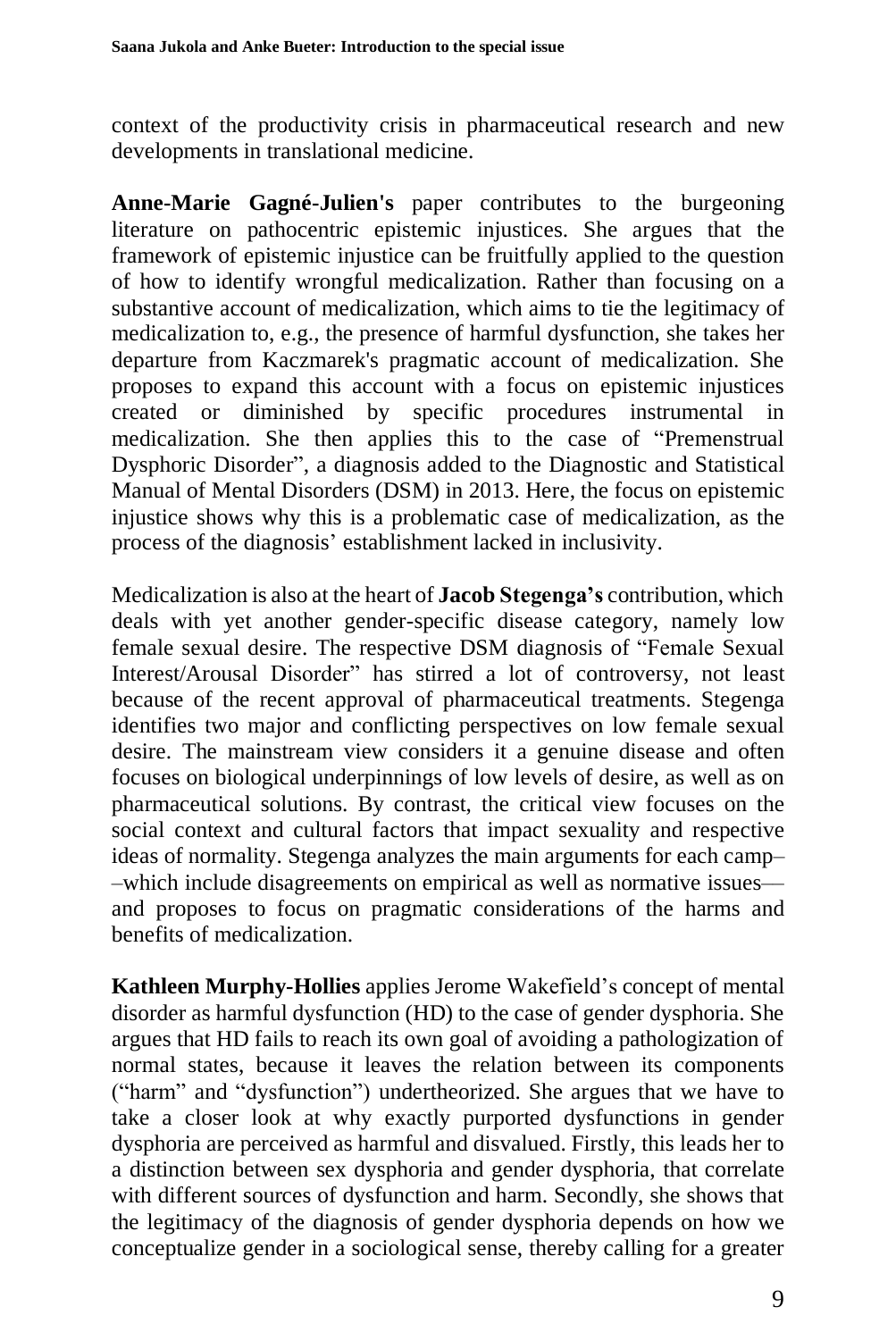involvement of sociological theory in discussions of (gendered) medicalization issues.

**Thomas Schramme** approaches the underlying issues in the problem of medicalization from a more general and conceptual angle. His paper addresses the problem of how to draw a line between "functional" and "dysfunctional" in functions that allow for grades. This quantitative problem of where to draw a threshold has recently played a big role in the debate on normativist versus naturalist conceptions of disease. Schramme argues that the quantitative problem does not require us to make valueladen or arbitrary decisions, but can be based on biological facts about goal-effectivity. Thus conceived, biological dysfunction is a necessary condition for a state or process to be a disease. Yet it is not sufficient, as Schramme shows by introducing a distinction between biological and clinical dysfunction. While the identification of clinical dysfunction calls for evaluative and pragmatic considerations, the fact that it is based on empirical questions about biological functions helps to avoid overmedicalization, as Schramme argues.

### **REFERENCES**

- Amoretti, Maria Cristina, and Elisabetta Lalumera. 2020. "The Concept of Disease in the Time of COVID-19." *Theoretical Medicine and Bioethics* 41 (5–6): 203–21. https://doi.org/10.1007/s11017-021- 09540-5.
- Beauchamp, Tom L., and James F. Childress. 2006. *Principles of Biomedical Ethics*. 6th ed. New York: Oxford University Press.
- Beebee, Helen, and Nigel Sabbarton-Leary. 2010. "Are Psychiatric Kinds Real?" *European Journal of Analytic Philosophy* 6 (1): 11–27.
- Biddle, Justin. 2007. "Lessons from the Vioxx Debacle: What the Privatization of Science Can Teach Us about Social Epistemology." *Social Epistemology* 21 (1): 21–39. https://doi.org/10.1080/02691720601125472.
- Boorse, Christopher. 1977. "Health as a Theoretical Concept." *Philosophy of Science* 44 (4): 542–73. https://doi.org/10.1086/288768.
- Broadbent, Alex. 2013. *Philosophy of Epidemiology*. New Directions in the Philosophy of Science. Basingstoke, Hampshire ; New York: Palgrave Macmillan.
- ———. 2019. *Philosophy of Medicine*. New York, NY: Oxford University Press.
- Broadbent, Alex, Herkulaas Combrink, and Benjamin Smart. 2020. "COVID-19 in South Africa." *Global Epidemiology* 2 (November): 100034.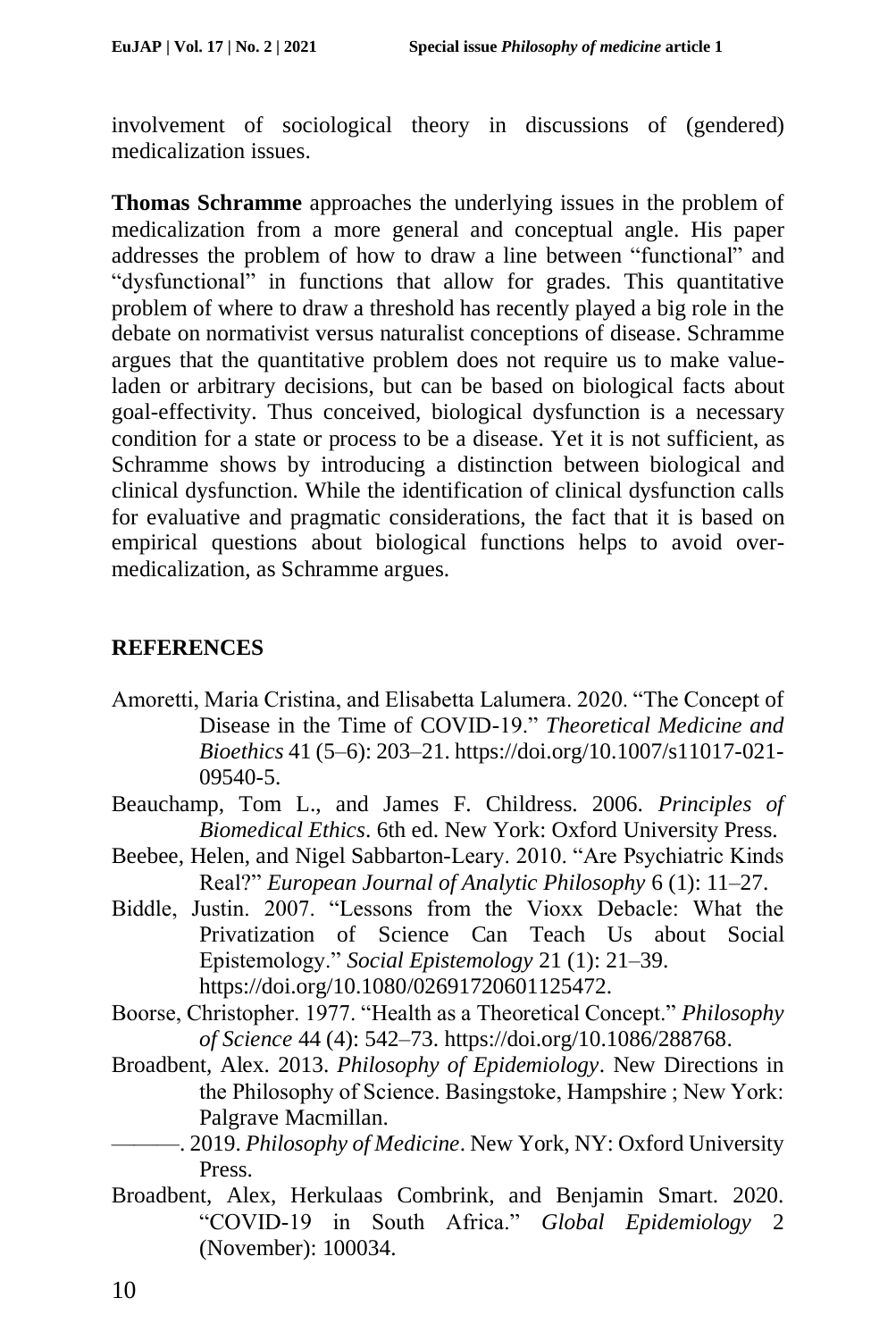https://doi.org/10.1016/j.gloepi.2020.100034.

- Bueter, Anke. 2017. "Androcentrism, Feminism, and Pluralism in Medicine." Topoi 36 (3), 521-530.
	- https://doi.org/10.1007/s11245-015-9339-y
	- ———. "Epistemic Injustice and Psychiatric Classification." *Philosophy of Science* 86 (5): 1064–74.

https://doi.org/10.1086/705443.

- ———. 2021. "Diagnostic Overshadowing in Psychiatric-Somatic Comorbidity: A Case for Structural Testimonial Injustice." *Erkenntnis*, 1–21. https://doi.org/10.1007/s10670-021-00396-8.
- Bueter, Anke, and Saana Jukola. 2020. "Sex, Drugs, and How to Deal with Criticism: The Case of Flibanserin." In *Uncertainty in Pharmacology*, edited by Adam LaCaze and Barbara Osimani, 338:451–70. Boston Studies in the Philosophy and History of Science. Cham: Springer International Publishing. https://doi.org/10.1007/978-3-030-29179-2\_20.
- Carel, Havi. 2011. "Phenomenology and Its Application in Medicine." *Theoretical Medicine and Bioethics* 32 (1): 33–46. https://doi.org/10.1007/s11017-010-9161-x.
- ———. 2016. *Phenomenology of Illness*. Oxford: Oxford University Press.

https://doi.org/10.1093/acprof:oso/9780199669653.001.0001.

- Carel, Havi, and Ian James Kidd. 2014. "Epistemic Injustice in Healthcare: A Philosophial Analysis." *Medicine, Health Care and Philosophy* 17 (4): 529–40. https://doi.org/10.1007/s11019-014- 9560-2.
- Cooper, Rachel V. 2002. "Disease." *Studies in History and Philosophy of Science Part C: Studies in History and Philosophy of Biological and Biomedical Sciences* 33 (2): 263–82. https://doi.org/10.1016/S0039-3681(02)00018-3.
- Crichton, Paul, Havi Carel, and Ian James Kidd. 2017. "Epistemic Injustice in Psychiatry." *BJPsych Bulletin* 41 (2): 65–70. https://doi.org/10.1192/pb.bp.115.050682.
- Daniels, Norman. 2001. "Justice, Health, and Healthcare." *American Journal of Bioethics* 1 (2): 2–16. https://doi.org/10.1162/152651601300168834.
- Fricker, Miranda. 2007. *Epistemic Injustice: Power and the Ethics of Knowing*. Oxford: Oxford University Press.
- Fuller, Jonathan. 2021. "What Are the COVID-19 Models Modeling (Philosophically Speaking)?" *History and Philosophy of the Life Sciences* 43 (2): 47. https://doi.org/10.1007/s40656-021-00407- 5.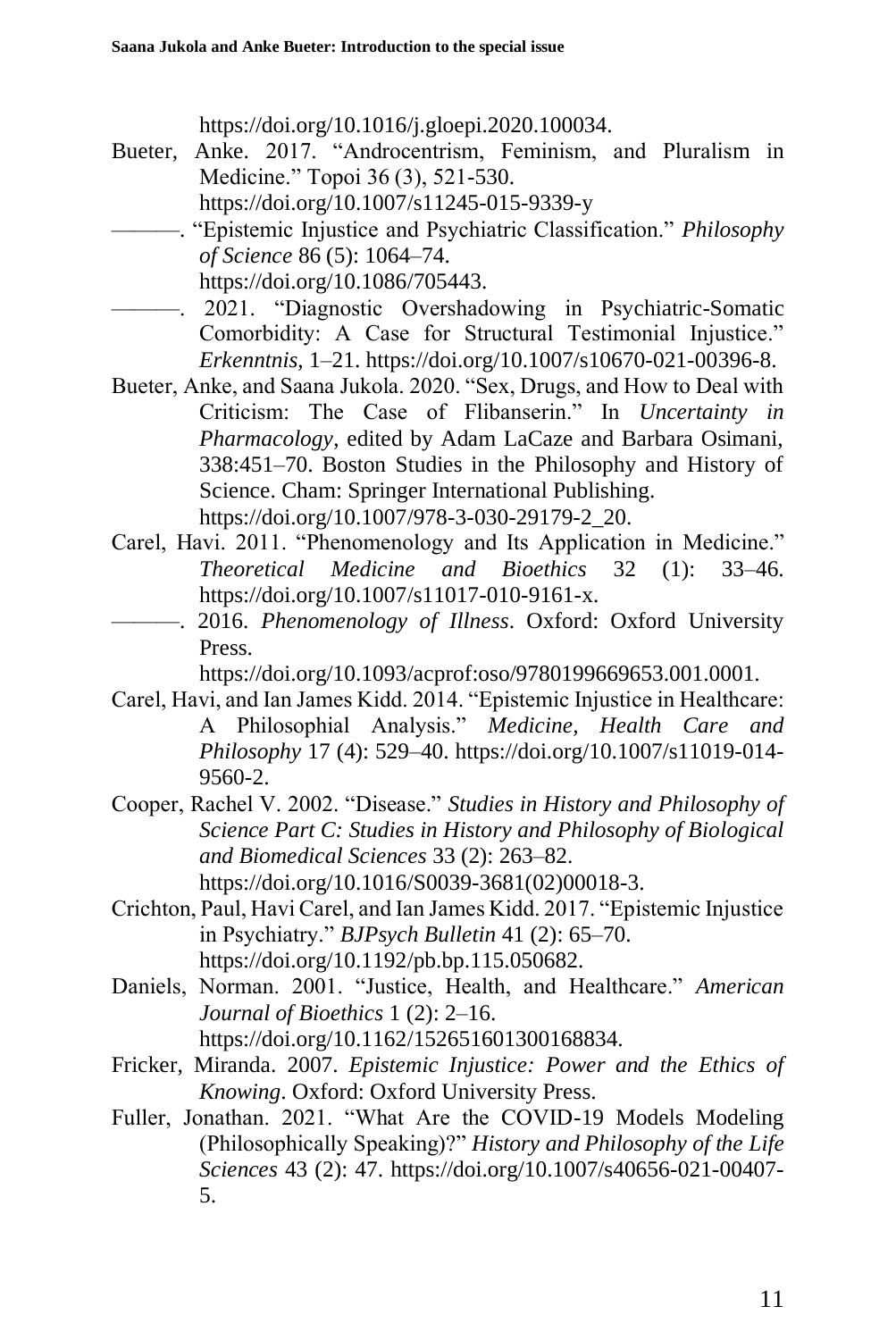- Genin, Konstantin, and Thomas Grote. 2021. "Randomized Controlled Trials in Medical AI: A Methodological Critique." *Philosophy of Medicine* 2 (1). https://doi.org/10.5195/philmed.2021.27.
- Harvard, Stephanie, Eric Winsberg, John Symons, and Amin Adibi. 2021. "Value Judgments in a COVID-19 Vaccination Model: A Case Study in the Need for Public Involvement in Health-Oriented Modelling." *Social Science & Medicine* 286: 114323. https://doi.org/10.1016/j.socscimed.2021.114323.
- Holman, Bennett. 2019. "Philosophers on Drugs." *Synthese* 196 (11): 4363–90. https://doi.org/10.1007/s11229-017-1642-2.
- Howick, Jeremy. 2011. *The Philosophy of Evidence-Based Medicine*. Chichester, West Sussex, UK: Wiley-Blackwell, BMJ Books.
- Jonsen, Albert R. 2008. *A Short History of Medical Ethics*. Oxford: New York: Oxford University Press.
- Katikireddi, S. Vittal, and Sean A Valles. 2015. "Coupled Ethical– Epistemic Analysis of Public Health Research and Practice: Categorizing Variables to Improve Population Health and Equity." *American Journal of Public Health* 105 (1): e36–42. https://doi.org/10.2105/AJPH.2014.302279.
- Kingma, Elselijn. 2019. "Were You a Part of Your Mother?" *Mind* 128 (511): 609–46. https://doi.org/10.1093/mind/fzy087.
- Lee, Keekok. 2017. *The Philosophical Foundations of Classical Chinese Medicine: Philosophy, Methodology, Science*. Lanham: Lexington Books.
- Loughlin, Michael, Robyn Bluhm, Stephen Buetow, Kirstin Borgerson, and Jonathan Fuller. 2017. "Reasoning, Evidence, and Clinical Decision-Making: The Great Debate Moves Forward." *Journal of Evaluation in Clinical Practice* 23 (5): 905–14. https://doi.org/10.1111/jep.12831.
- Marcum, James A. 2008. "Reflections on Humanizing Biomedicine." *Perspectives in Biology and Medicine* 51 (3): 392–405. https://doi.org/10.1353/pbm.0.0023.
- Metz, Thaddeus, and Chadwin Harris. 2018. "Advancing the Philosophy of Medicine: Towards New Topics and Sources." *The Journal of Medicine and Philosophy: A Forum for Bioethics and Philosophy of Medicine* 43 (3): 281–88. https://doi.org/10.1093/jmp/jhy007.
- O'Neill, Onora. 2003. "Some Limits of Informed Consent." *Journal of Medical Ethics* 29 (1): 4–7. https://doi.org/10.1136/jme.29.1.4.
- Parkkinen, Veli-Pekka, Christian Wallmann, Michael Wilde, Brendan Clarke, Phyllis Illari, Michael P Kelly, Charles Norell, Federica Russo, Beth Shaw, and Jon Williamson. 2018. *Evaluating Evidence of Mechanisms in Medicine: Principles and Procedures*. SpringerBriefs in Philosophy. Cham: Springer